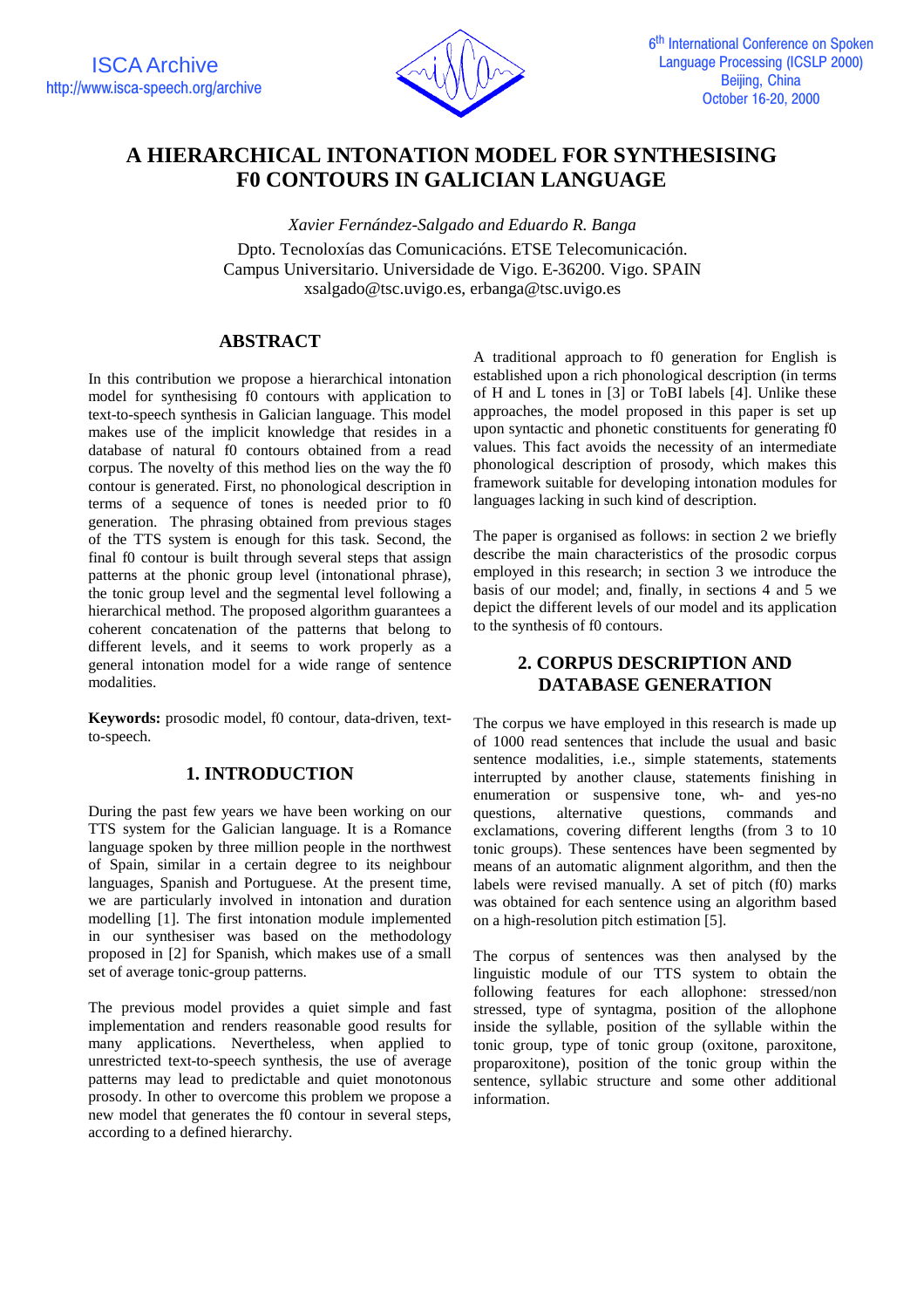An automatic mechanism has been implemented in order to create a prosodic database by joining the linguistic features and the physical properties (duration and pitch marks) for every allophone. The labour is not hard providing there are not ellipses or insertions of allophones, so there is a one-to-one mapping between the theoretical and pronounced allophones. Otherwise a synchronisation method is applied by searching common sequences of allophones between the two sources of data. Finally, the pitch periods (or instantaneous  $T_0$ 's) were postprocessed to obtain a robust estimation of a single f0 value per allophone.

The prosodic database has two main applications. The first one is to verify whether our approach to intonation modelling is appropriate for TTS synthesis, i.e., a proper f0 contour can be derived from the propositional and syntagmatic structure. To accomplish this task we have employed visual tests of aligned contours at phonic and tonic group levels. As an example, in figure 1 we can see the aligned phonic group shapes of several statements with the same length and syntactic structure. They all follow a similar pattern and the verb position seems to be an important factor for determining this pattern [6]. The second application is to serve as a prosodic database to employ in the intonation module of a TTS system.



Figure 1: Aligned phonic group patterns (6 tonic group statements with verb in  $4<sup>th</sup>$  tonic group position)

## **3. BASIS OF THE INTONATION MODEL**

Our intonation model is built upon the following principles:

- It is a hierarchical model regarding the selection of f0 patterns at different levels and the construction of the f0 contour.
- It is a data-driven model. All the knowledge applied to f0 synthesis resides on a database of natural f0 contours whose allophones are featured according to syntactic-phonological units. No parameterisation of the natural contour is needed. Just one f0 value per allophone is used for the description of this contour.

The model has an important linguistic background, using the structures of the phonic group linked to the clausal unit, the tonic group related to "syntagma", and the syllable.

## **4. LEVELS IN THE INTONATION MODEL**

The model assigns f0 shapes to four different levels:

- At the sentence level, we assign an initial f0 pattern, which consists of a sequence of f0 values that represent the mean f0 values of the different phonicgroups. This strategy helps to maintain a proper relation among the mean f0 levels of the phonic groups that compound the different sentence structures.
- At the phonic group level, the f0 shape will be determined by the f0 values of the stressed vowels of the tonic groups. These values are considered as H targets and they determine a supra-line that will be the skeleton of the f0 contour. This supra-line contributes to model the declination along the sentence.
- The shape at the tonic group level is given by the array of f0 values of the syllabic nuclei. The aim of this level is to model the movements caused by pitch accents.
- At the segmental level, an f0 value will be specified for each allophone in the close neighbourhood of the most important prosodic events, i.e., accents and boundaries. We consider that the effect of these prosodic events extends over the tonic syllables, in the case of an accent, and over the last syllable in a boundary.

Using this methodology it is easy to mimic several intonation phenomena like declination, accents, downstep and final lowering, which extend, by nature, over units of different lengths. Of course, the different prosodic levels determine the phrasing to be generated by the Natural Language Processing module of our TTS.

#### **5. F0 CONTOUR SYNTHESIS**

The generation of the f0 contour includes two main operations: the selection of the different level patterns and the assembling of these pieces. There will be a set of minimal requirements for the selection of contours at each different level. In the case of several candidates matching the requisites, the selected pattern is the one that best matches the specifications of the lower levels. If there are no candidates, we apply a relaxation of the requisites or an alternative procedure that will be discussed later on.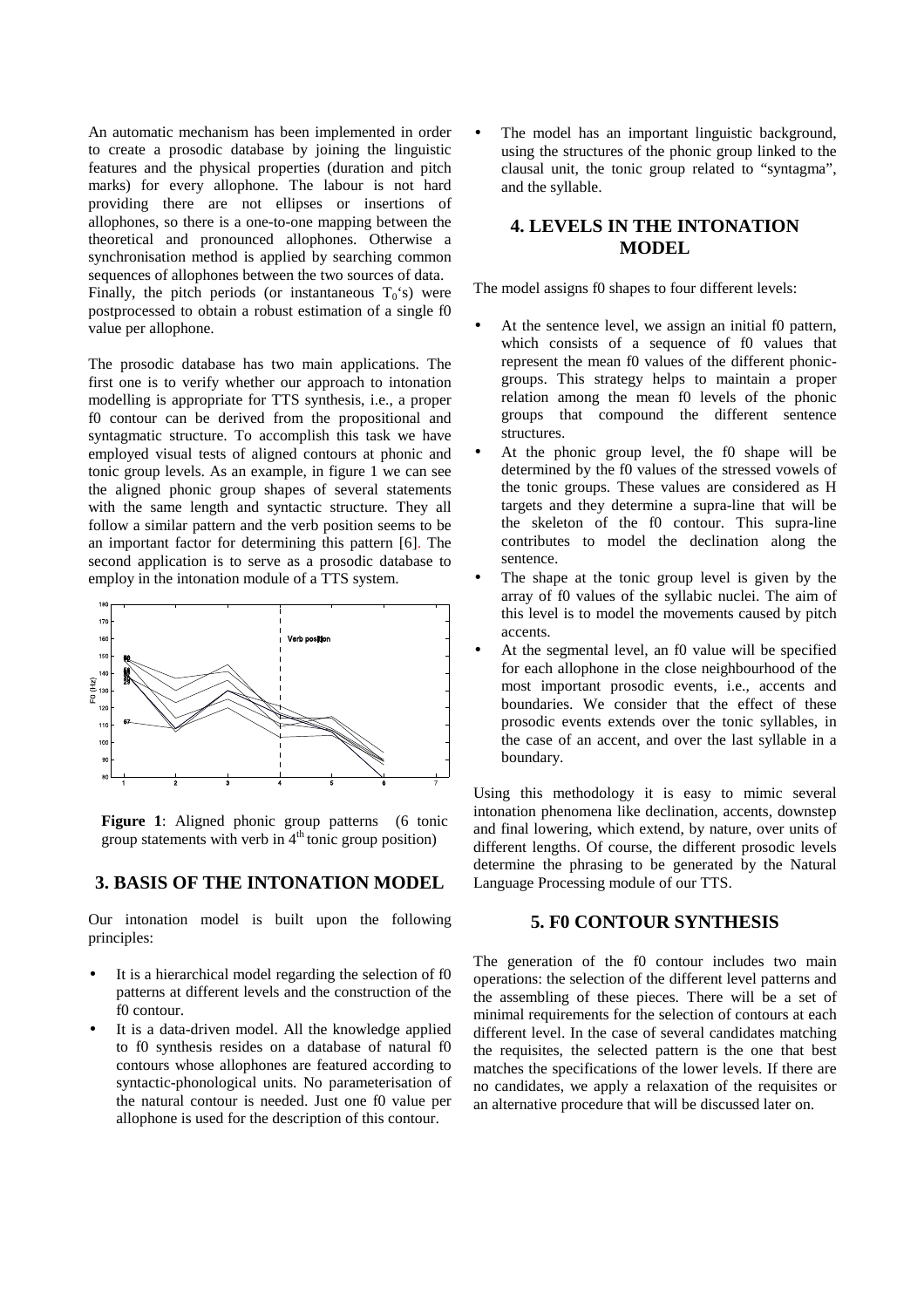

**Figure 2:** Selected patterns at the different levels, overlapped contours and comparison of the original and the synthetic contours

The algorithm starts selecting the proper phonic group pattern that will be the skeleton of the F0 contour. This phonic group has to fulfill the following demands: it must have the same sentence modality (statement, wh/yes-no question...) and the same syntactic structure. The syntactic structure is expressed in terms of the sequence of syntagmas (group of words composed by a content word and the previous function words). The types of syntagma considered are the nominal syntagma (which includes the adjectival syntagma), the prepositional syntagma, the verbal syntagma, the adverbial syntagma, etc. Given the syntagmatic structure of a phonic group, the f0 contours seem to follow a similar pattern, as depicted in figure 1. If we find several patterns in the prosodic database satisfying the search conditions, we choose the one whose tonic groups best accomplish the requirements of the immediate lower level.

The selected tonic group must have the same accentual structure according to the position of the stressed syllable within the word, and the same location within the phonic group (although a difference of +/-1 is admitted except for initial and final tonic groups). This tonic group will be assembled onto the phonic group pattern hanging of the target set in the upper level. In other words, the mean f0 value of the selected tonic group is increased or decreased in order to make its value equal to the target value of the phonic group.

At the segmental level we look for a segmental shape that matches the segmental structure of the stressed syllable, described in terms of the voiced/unvoiced feature of each allophone. This segmental contour must belong to the tonic group selected in the previous phase, so there is no process of selection, just a verification of this requirement. If the chosen tonic group does not match the segmental structure, then no contour is assigned at this level.

Finally, at the sentence level, the different synthesised contours rise or fall their mean f0 value to mimic a suitable sentence pattern stored in our database. This stage is not compulsory although it may improve the naturalness in some cases. A graphical explanation of the whole algorithm is shown in figure 2. The upper plot shows the selected contours (f0 values) at the phonic, tonic and segmental levels. The intermediate plot displays the overlapped contours according to our rules and, finally, the bottom plot depicts the comparison between the original and the resulting synthetic contour.

The phonic group level is the most important stage of the proposed intonation model since it has the greatest influence on the final shape of the f0 contour. Occasionally, depending on the coverage of the prosodic database, it is possible to find no suitable tonic groups. Such cases are solved by using the f0 value of the nuclei of the pre- and post-tonic syllable of the same tonic group